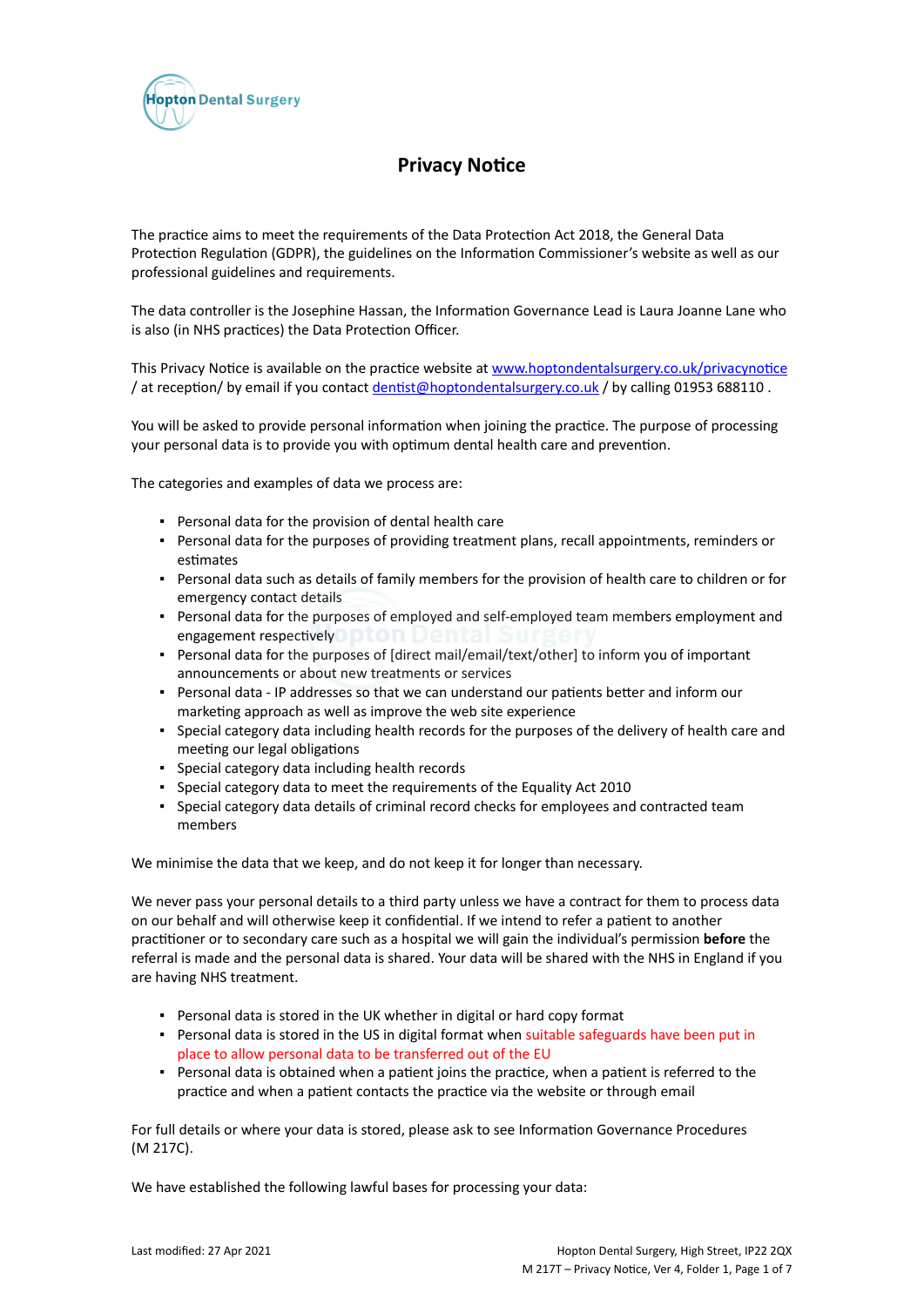

Our lawful bases for processing personal data:

- The legitimate interests of the dental practice
- Processing is necessary for the performance of a contract with the data subject or to take steps to enter into a contract
- Consent of the data subject
- To comply with our legal obligations

Our lawful bases for processing special category data:

- Processing is necessary for health care purposes
- Processing necessary for identifying or keeping under review the existence or absence of equality of opportunity or treatment between groups of people with the view to enabling such equality to be promoted or maintained
- We obtain consent of the data subject to process criminal record checks

The reasons we process the data include:

- To maintain your contemporaneous clinical records
- To provide you with dental treatment, prevention and oral health advice
- To carry out financial transactions with you
- To manage your NHS dental care treatment
- To send your personal data to the General Dental Council or other authority as required by law
- To communicate with you as and when required including appointment reminders, treatment plans, estimates and other communications about your treatment or the practice
- To communicate with your next of kin in an emergency
- If a parent or carer to communicate with you about the person you parent or care for
- To refer you to other dentists or doctors and health professionals as required
- To obtain criminal record disclosures for team members
- For debt recovery
- To continually improve the care and service you receive from us

The personal data we process includes:

Your name, address, gender, date of birth, NHS number, medical history, dental history, family medical history, family contact details, marital status financial details for processing payment, your doctor's details and details of treatment at the practice. We may process more sensitive special category data including ethnicity, race, religion, or sexual orientation so that we can meet our obligations under the Equality Act 2010, or for example to modify treatment to suit your religion and to meet NHS obligations.

The retention period for special data in patient records is a minimum of 10 years and may be longer for complex records or to meet our legal requirements. The retention period for staff records is 6 years. The retention periods for other personal data is 2 years after it was last processed. Details of retention periods are available in the Record Retention (M 215) procedure available from the practice.

We obtain your personal details when you enquire about our care and service, when you join the practice, when you subscribe to our newsletter or register online, when you complete a registration or medical history form and when another practitioner refers you for treatment at our practice. Occasionally patients are referred to us from other official sources such as NHS clinics or hospitals.

You have the following personal data rights:

- The right to be informed about the collection and use of your personal data
- The right of access to have a copy of the data we hold about you. Generally, we will not charge for this service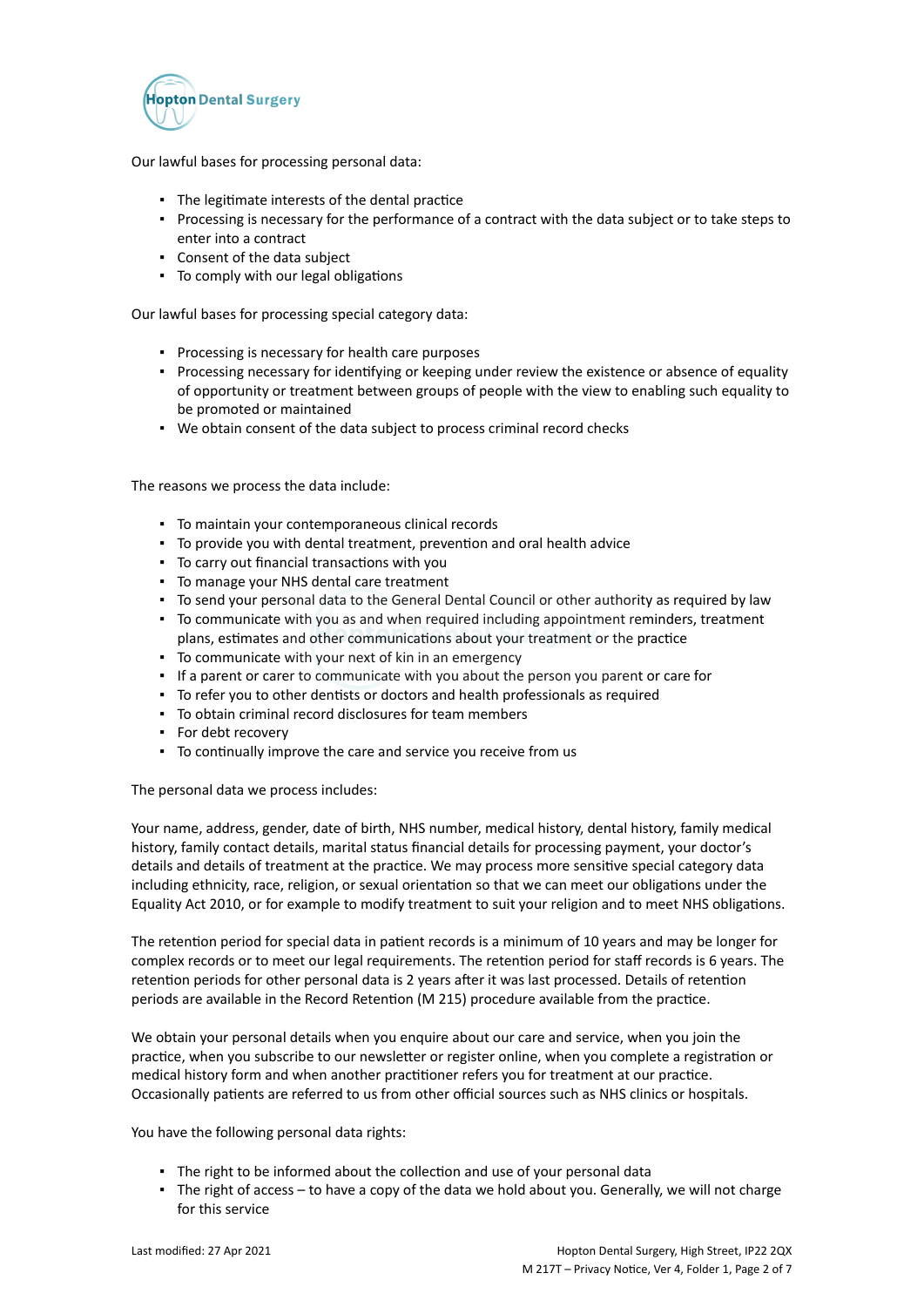

- The right to rectification to correct the data we have if it is inaccurate or incomplete
- The right to deletion of your personal data (clinical records must be retained for a certain time period)
- **·** The right to restrict processing of your personal data
- The right to data portability to have your data transferred to someone else
- The right to object to the processing of your personal data.
- Rights in relation to automated decision making and profiling

Further details of these rights can be seen in our Information Governance Procedures (M 217C) or at the [Information Commissioner's website](https://ico.org.uk/for-organisations/guide-to-the-general-data-protection-regulation-gdpr/individual-rights/). Here are some practical examples of your rights:

- If you **are** a patient of the practice you have the right to withdraw consent for important notifications, newsletters, surveys or marketing. You can inform us to correct errors in your personal details or withdraw consent from communication methods such as telephone, email or text. You have the right to obtain a free copy of your patient records within one month.
- If you are **not** a patient of the practice you have the right to withdraw consent for processing personal data, to have a free copy of it within one month, to correct errors in it or to ask us to delete it. You can also withdraw consent from communication methods such as telephone, email or text.

We have carried out a Privacy Impact Assessment in Sensitive Information Map, PIA and Risk Assessment (M 217Q) and you can request a copy from the details below. The details of how we ensure security of personal data is in our Security Risk Assessment (M 217M) and Information Governance Procedures (M 217C).

#### **Comments, suggestions and complaints**

Please contact the IG Lead at the practice for a comment, suggestion or a complaint about your data processing at Dentist@hoptondentalsurgery.co.uk, or 01953 688110 or by writing to or visiting the practice at High Street, Hopton, Diss, Norfolk, IP22 2QX. We take complaints very seriously.

If you are unhappy with our response or if you need any advice you should contact the Information Commissioner's Office (ICO). Their telephone number is 0303 123 1113, you can also [chat online with an](https://ico.org.uk/global/contact-us/live-chat/) [advisor.](https://ico.org.uk/global/contact-us/live-chat/) The ICO can investigate your claim and take action against anyone who's misused personal data. You can also visit their website for information on [how to make a data protection complaint](http://www.ico.org.uk/complaints).

#### **Related practice procedures**

You can also use these contact details to request copies of the following practice policies or procedures:

- Data Protection and Information Security Policy (M 233-DPT), Consent Policy (M 233-CNS)
- **Sensitive Information Map, PIA and Risk Assessment (M 217Q), Information Governance** Procedures (M 217C), Record Retention (M 215)

If you have an enquiry or a request please contact the Information Governance Lead

Laura Joanne Lane Hopton Dental Surgery, High Street, Hopton, Diss, Norfolk, IP22 2QX, Email: Dentist@hoptondentalsurgery.co.uk, Phone: 01953 688110.

Thank you.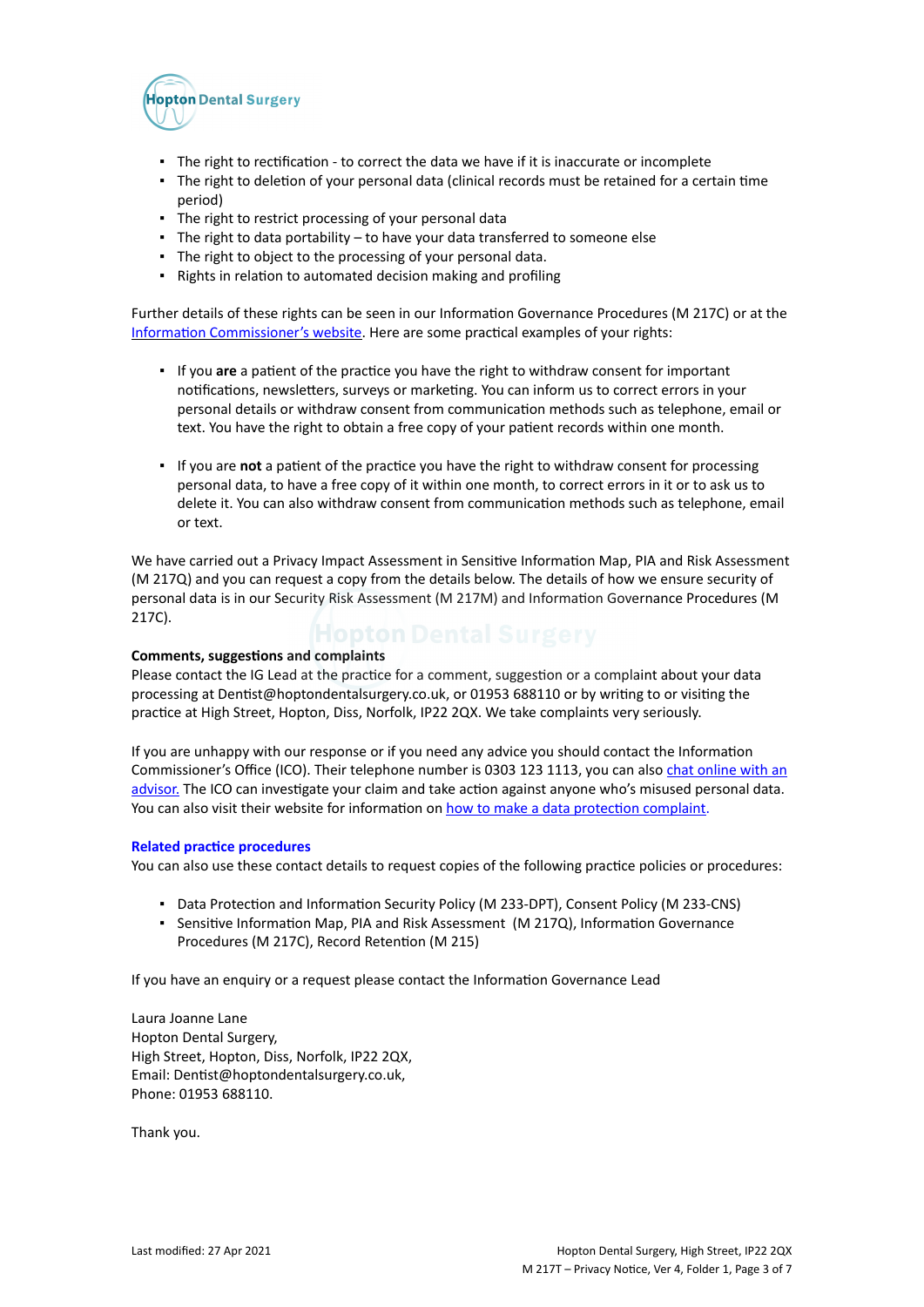

# **Data Opt-Out Policy (England)**

### **How the NHS and care services use your information**

Hopton Dental Surgery is one of many organisations working in the health and care system to improve care for patients and the public. Whenever you use a health or care service, such as attending Accident & Emergency or using Community Care services, important information about you is collected in a patient record for that service. Collecting this information helps to ensure you get the best possible care and treatment. The information collected about you when you use these services can also be used and provided to other organisations for purposes beyond your individual care, for instance to help with:

- Improving the quality and standards of care provided
- Research into the development of new treatments
- Preventing illness and diseases
- Monitoring safety
- Planning services

This may only take place when there is a clear legal basis to use this information. All these uses help to provide better health and care for you, your family and future generations. Confidential patient information about your health and care is **only used** like this where allowed by law.

Most of the time, anonymised data is used for research and planning so that you cannot be identified in which case your confidential patient information isn't needed.

You have a choice about whether you want your confidential patient information to be used in this way. If you are happy with this use of information you do not need to do anything. If you do choose to opt out your confidential patient information will still be used to support your individual care. To find out more or to register your choice to opt out, please visit [www.nhs.uk/your-nhs-data-matters](http://www.nhs.uk/your-nhs-data-matters). On this web page you will:

- See what is meant by confidential patient information
- Find examples of when confidential patient information is used for individual care and examples of when it is used for purposes beyond individual care
- Find out more about the benefits of sharing data
- Understand more about who uses the data
- Find out how your data is protected
- Be able to access the system to view, set or change your opt-out setting
- Find the contact telephone number if you want to know any more or to set/change your opt-out by phone
- See the situations where the opt-out will not apply

You can also find out more about how patient information is used at:

[https://www.hra.nhs.uk/information-about-patients/](https://www.hra.nhs.uk/information-about-patients/%20) (which covers health and care research); and <https://understandingpatientdata.org.uk/what-you-need-know> (which covers how and why patient information is used, the safeguards and how decisions are made)

You can change your mind about your choice at any time.

Data being used or shared for purposes beyond individual care does not include your data being shared with insurance companies or used for marketing purposes and data would only be used in this way with your specific agreement.

Health and care organisations have until 2020 to put systems and processes in place so they can be compliant with the national data opt-out and apply your choice to any confidential patient information they use or share for purposes beyond your individual care.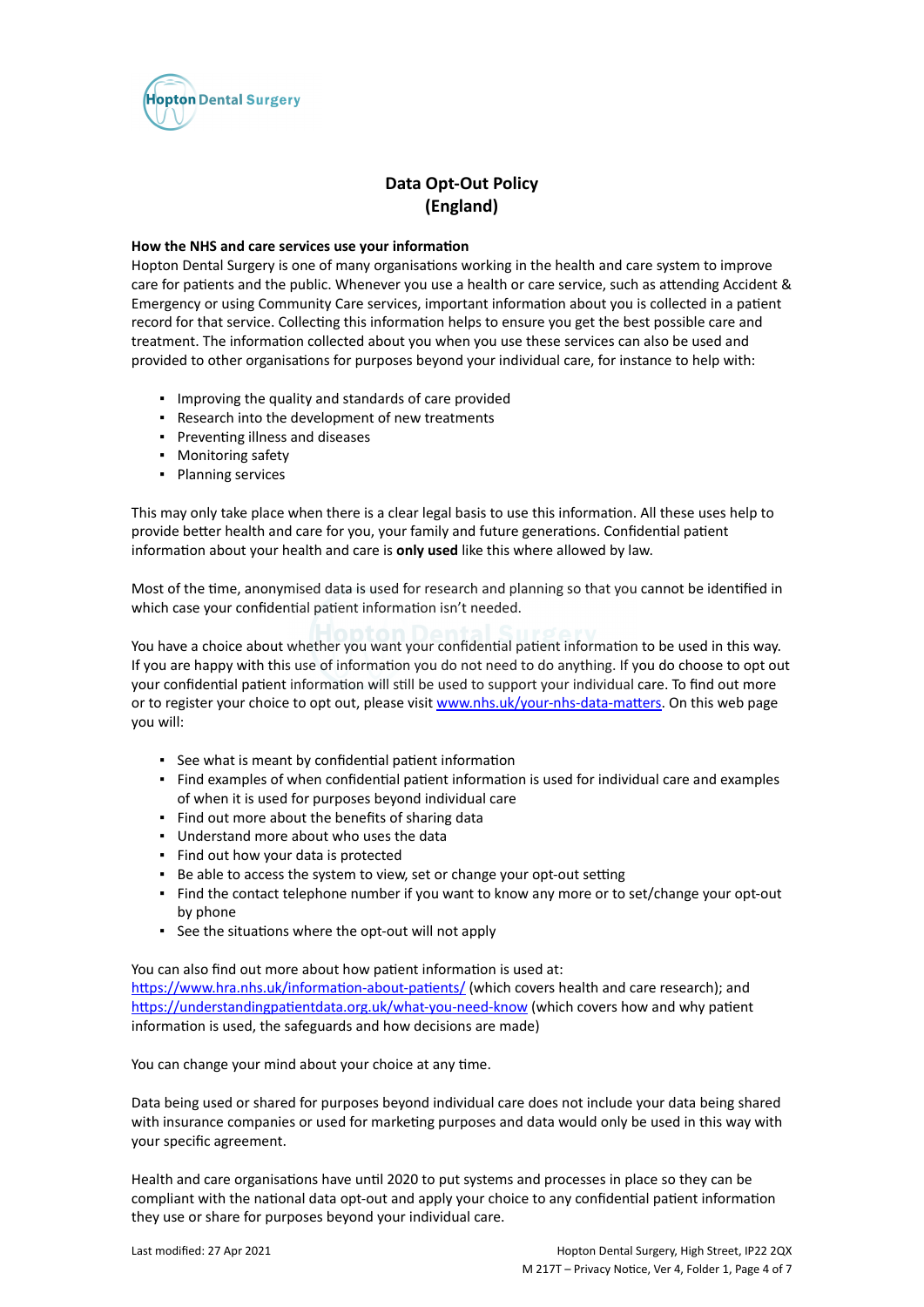

Our practice only uses your personal health data to provide individualised care to you and does not disclose your data for any other purposes. The the national data opt-out does not apply to our usage of your data and we are compliant with the policy.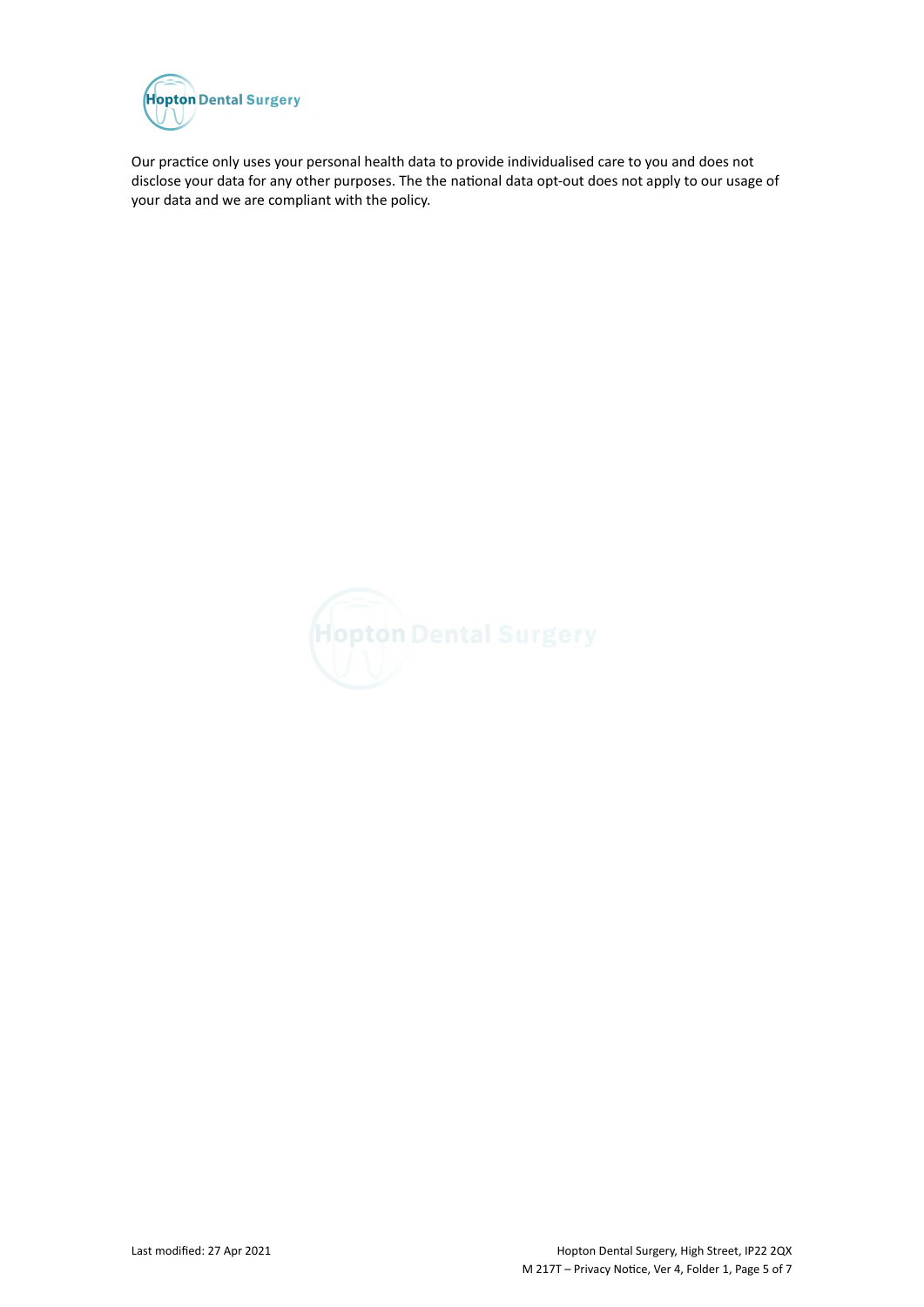

# **Processing of Staff and Candidates' Information**

This section explains how Hopton Dental Surgery processes the information of staff and applicants for job roles within the practice.

### **What data do we have?**

So that we can provide a safe and professional service, we need to keep certain records about our team members. We may record the following types of data:

- Your basic details and contact information e.g. your name, address, date of birth, National Insurance number and next of kin
- Your financial details e.g. details so that we can pay you, insurance, pension and tax details
- Your training records

We also record the following data which is classified as "special category":

- Health and social care data about you, which might include both your physical and mental health data – we will only collect this if it is necessary for us to know as your employer, e.g. fit notes or in order for you to claim statutory maternity/paternity pay
- We may also, with your permission, record data about your race, ethnic origin, sexual orientation, or religion

As part of your engagement with the practice, you may be required to undergo a Criminal Record Check. This information is not kept for longer than is necessary—usually not more than 6 months following the recruitment decision, unless a dispute is raised or, in exceptional circumstances.

# **Why do we have this data?**

We require this data so that we can contact you, pay you and make sure you receive the training and support you need to perform your job. By law, we need to have a lawful basis for processing your personal data.

We process your data because:

- We have a legal obligation under UK employment law
- We have a legitimate interest in processing your data for example, for administration of training or learning course or emergency planning etc. These legitimate interests will be customary, or necessary for operational, administrative, HR and recruitment purposes and to otherwise manage employment relationship and interaction between employees
- We are required to provide data to our regulator, CQC/NHS, as part of our public interest obligations
- We are required to do so in our performance of another public task
- We process your special category data because It is necessary for us to process requests for sick pay or maternity pay
- If we request your criminal records data it is because we have a legal obligation to do this due to the type of work you do. This is set out in the Data Protection Act 2018 and the Rehabilitation of Offenders Act 1974 (Exceptions) Order 1975
- We may also process your data with your consent. If we need to ask for your permission, we will offer you a clear choice and ask that you confirm to us that you consent. We will also explain clearly to you what we need the data for and how you can withdraw your consent

# **Where do we collect your data from?**

As your employer we need to receive specific data about you. This is collected from or shared with:

- You or your legal representative(s)
- Third parties for example this could include references from your previous job